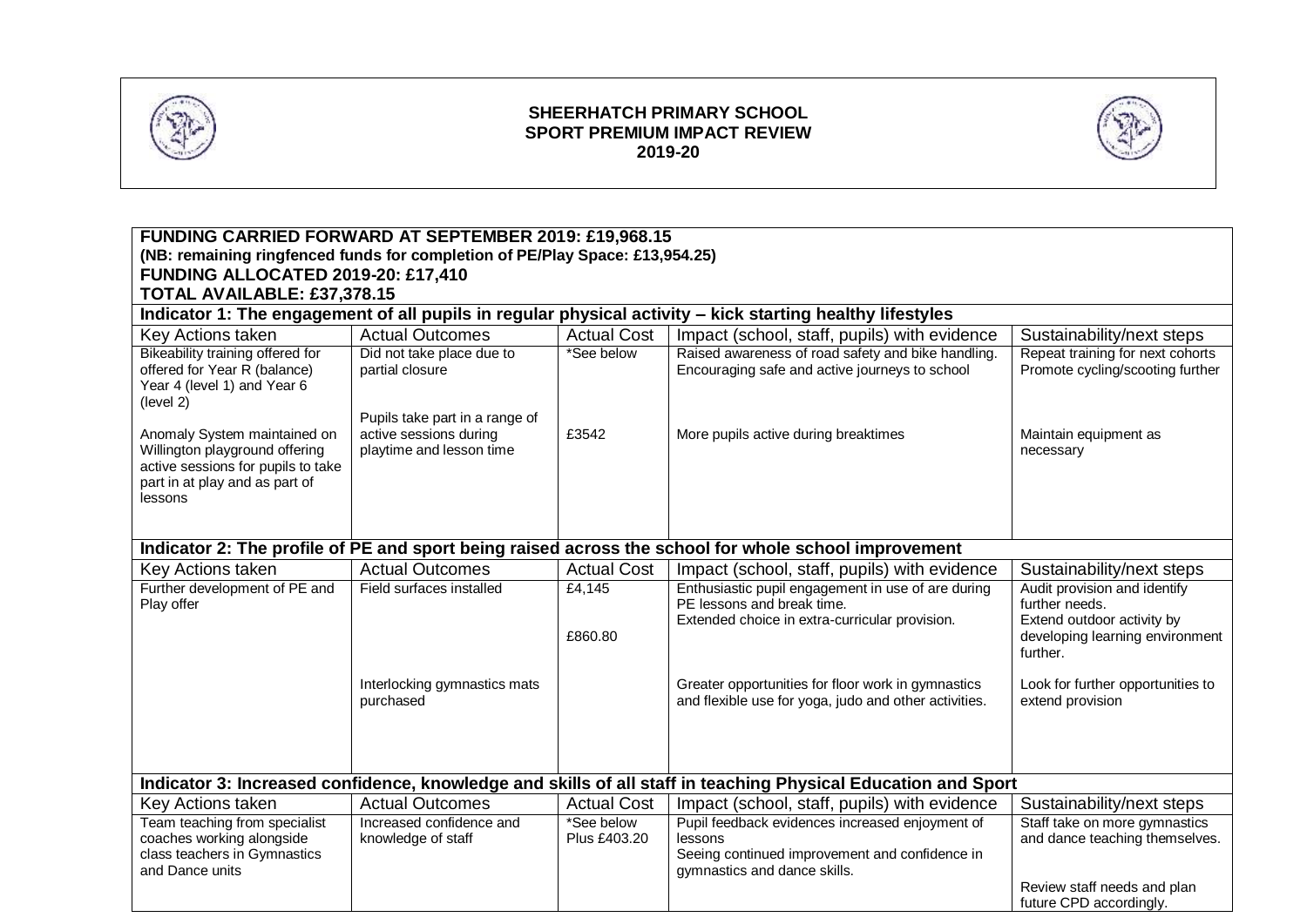| Indicator 4: Broader experience of a range of sports and activities offered to all pupils                 |                                                                                                                                                  |                    |                                                                                                                                                            |                                                                                   |  |  |
|-----------------------------------------------------------------------------------------------------------|--------------------------------------------------------------------------------------------------------------------------------------------------|--------------------|------------------------------------------------------------------------------------------------------------------------------------------------------------|-----------------------------------------------------------------------------------|--|--|
| Key Actions taken                                                                                         | <b>Actual Outcomes</b>                                                                                                                           | <b>Actual Cost</b> | Impact (school, staff, pupils) with evidence                                                                                                               | Sustainability/next steps                                                         |  |  |
| Subsidised after school clubs in<br>football, rugby, gymnastics and<br>dance, netball, fitness and multi- | Growing numbers of children<br>participating in extra-curricular<br>clubs.                                                                       | £1209.69           | An increase in participation in physical activity<br>An increase in motivation and enthusiasm towards<br>physical activity                                 | Continue to provide range of<br>clubs.                                            |  |  |
| sports                                                                                                    |                                                                                                                                                  |                    | Some children taking up different activities outside of<br>school.                                                                                         | Look for different opportunities.                                                 |  |  |
|                                                                                                           |                                                                                                                                                  |                    |                                                                                                                                                            | Signpost pupils to out of school<br>opportunities where appropriate               |  |  |
| Indicator 5: Increased participation in competitive sport                                                 |                                                                                                                                                  |                    |                                                                                                                                                            |                                                                                   |  |  |
| Key Actions taken                                                                                         | <b>Actual Outcomes</b>                                                                                                                           | <b>Actual Cost</b> | Impact (school, staff, pupils) with evidence                                                                                                               | Sustainability/next steps                                                         |  |  |
| Participation in a range of Level<br>2 competitions through Bedford<br>& Kempston Sports Partnership      | 83% of children from Years 1<br>to 6 participated in at least 1<br>Level 2 competition. (Some<br>missed opportunities due to<br>partial closure) | *See below         | Raised self esteem and enjoyment of PE as<br>evidenced in feedback from pupils and staff<br>Raised profile of PE (achievement assembly and<br>newsletters) | Continue to enter competitions<br>and develop associated<br>activities in school. |  |  |

\*Annual Membership of Bedford and Kempston Sports Partnership £3500

**ACTUAL SPENT E13,660.69**<br>**CARRY FORWARD TO 2020-21 E23,717.19 CARRY FORWARD TO 2020-21 NB: remaining ringfenced funds for completion of PE/Play Space: £9,809 Further underspend due to restrictions of COVID-19**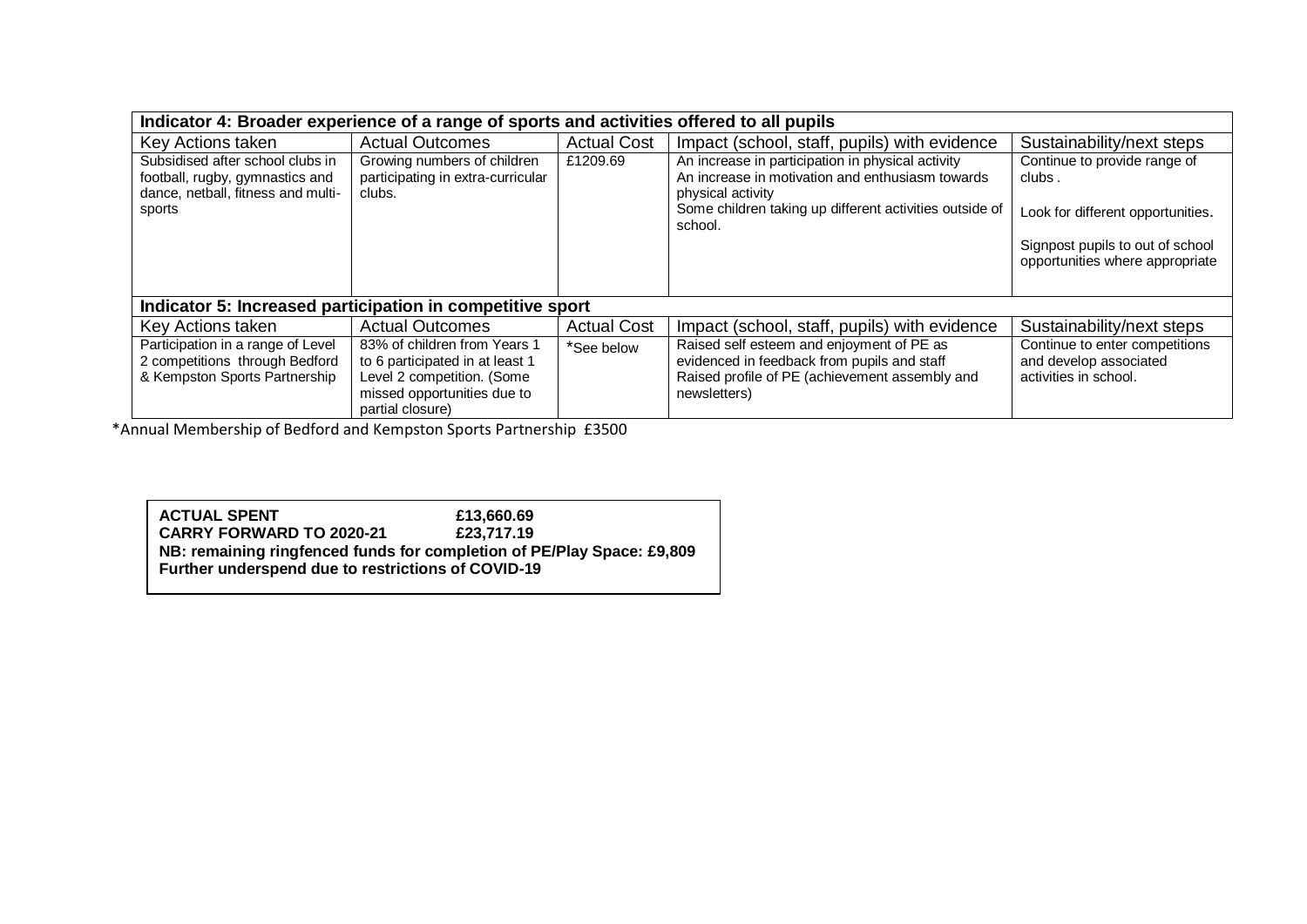# **SPORT PREMIUM ACTION PLAN**

## **SHEERHATCH PRIMARY SCHOOL 2019-20**

#### **FUNDING CARRIED FORWARD AT SEPTEMBER 2019: £23,717.19 NB: remaining ringfenced funds for completion of PE/Play Space: £9,809 FUNDING ALLOCATED 2020-21: £17,240 TOTAL AVAILABLE: £40,957.19**

### **Indicator 1: The engagement of all pupils in regular physical activity – kick starting healthy lifestyles**

| $\sim$                                                                                                        |                                               |                       |                                                      |  |  |  |
|---------------------------------------------------------------------------------------------------------------|-----------------------------------------------|-----------------------|------------------------------------------------------|--|--|--|
| Objective                                                                                                     | <b>Key Actions</b>                            | Allocated funding     | <b>Anticipated Outcomes</b>                          |  |  |  |
| Engage more pupils in outdoor activity                                                                        | Introduce orienteering to the PE curriculum   | £600                  | Pupils engaged and motivated to participate in       |  |  |  |
|                                                                                                               | and link it to other areas of the curriculum. |                       | outdoor active lessons.                              |  |  |  |
| Ensure KS2 pupils develop swimming skills                                                                     | Provide additional swimming lessons for       | £1,000                | Improved percentage of competent swimmers at end     |  |  |  |
|                                                                                                               | weak and non-swimmers in Year 6.              |                       | of Key Stage 2                                       |  |  |  |
| Improve the cycling ability and awareness for                                                                 | Balance bike training (Year R)                | Part of SSP           | Confident and safe cyclists who may consider         |  |  |  |
| pupils across the school.                                                                                     | Level 1 bikeability (Years 4 and 5)           |                       | cycling to school.                                   |  |  |  |
|                                                                                                               | Level 2 bikeability (Year 6)                  |                       |                                                      |  |  |  |
| Develop more activities for playground                                                                        | Provide a wider range of resources for use at | £2800                 | More active and positive playtimes                   |  |  |  |
|                                                                                                               | play times (including use of Anomoly System   |                       |                                                      |  |  |  |
| Indicator 2: The profile of PE and sport being raised across the school for whole school improvement          |                                               |                       |                                                      |  |  |  |
| Objective                                                                                                     | <b>Key Actions</b>                            | Allocated funding     | <b>Anticipated Outcomes</b>                          |  |  |  |
| Increase the offer of PE and Sport Activity                                                                   | Continue to develop the outdoor learning      | £9,809 (ringfenced) + | Pupils spending more time outside and being active.  |  |  |  |
|                                                                                                               | environment to allow for a wider range of     | £1,300                | The outdoor curriculum being seen as a core part of  |  |  |  |
|                                                                                                               | activities.                                   |                       | our offer.                                           |  |  |  |
|                                                                                                               |                                               |                       |                                                      |  |  |  |
| Develop the role of Sports Leaders                                                                            | Involve pupils in ordering and organising of  | £1000                 | Greater understanding of PE/Sport and its role.      |  |  |  |
|                                                                                                               | appropriate resources                         |                       |                                                      |  |  |  |
| Indicator 3: Increased confidence, knowledge and skills of all staff in teaching Physical Education and Sport |                                               |                       |                                                      |  |  |  |
| Objective                                                                                                     | Key Actions                                   | Allocated funding     | <b>Anticipated Outcomes</b>                          |  |  |  |
| Develop staff confidence and skills in new                                                                    | Provide training and resources relating to    | £2400                 | Staff confident to deliver higher quality PE lessons |  |  |  |
| areas                                                                                                         | yoga, orienteering and the wider outdoor      |                       |                                                      |  |  |  |
|                                                                                                               | curriculum                                    |                       |                                                      |  |  |  |
| Indicator 4: Broader experience of a range of sports and activities offered to all pupils                     |                                               |                       |                                                      |  |  |  |
| Objective                                                                                                     | <b>Key Actions</b>                            | Allocated funding     | <b>Anticipated Outcomes</b>                          |  |  |  |
| Pupils to continue to experience new                                                                          | Provide activity days on or off site for each | £7000                 | Maintain high take up of extra-curricular sport.     |  |  |  |